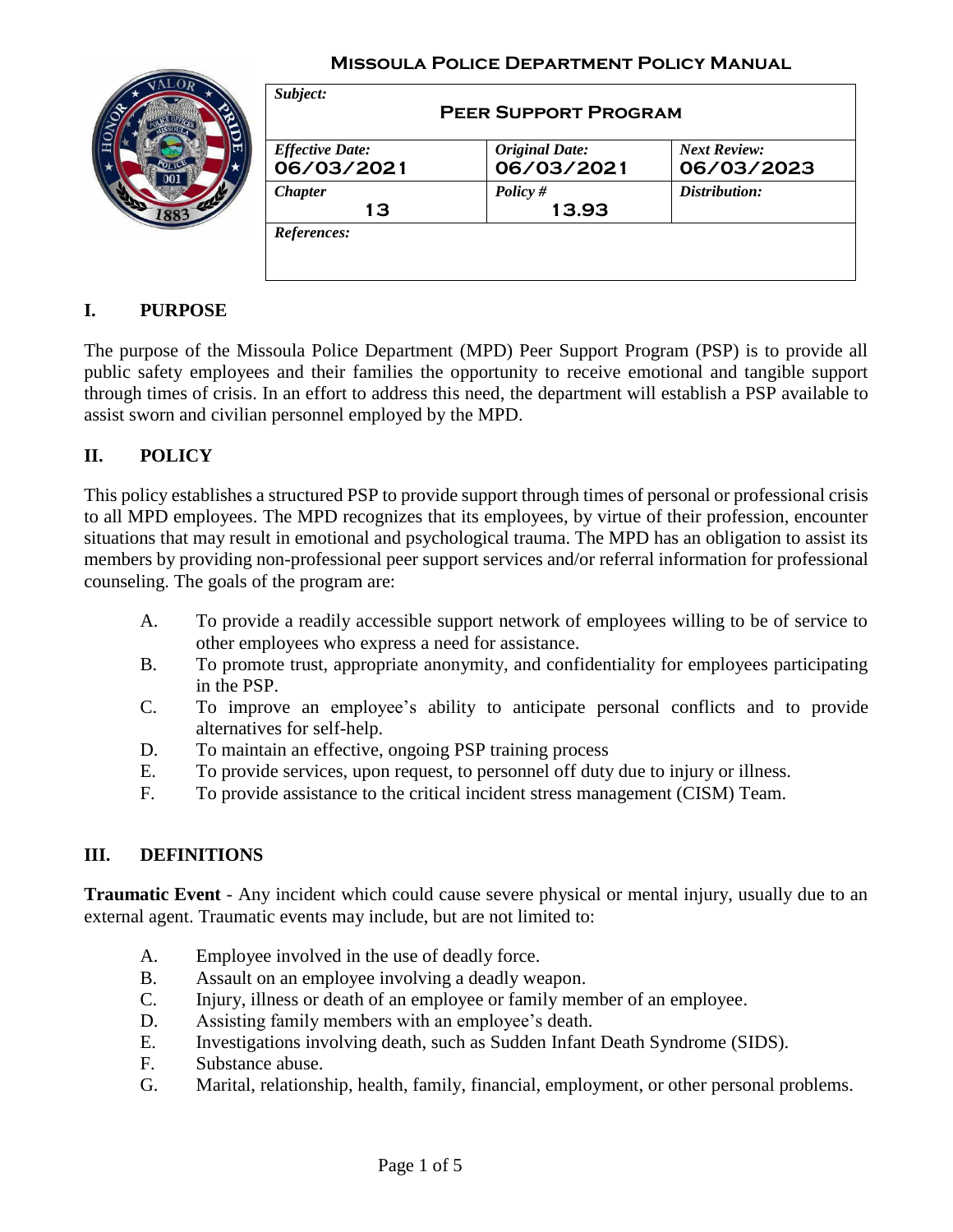## **IV. ORGANIZATION**

# **Peer Support Program Commander**

The PSP Commander shall be the Captain of the Administrative Division, unless otherwise designated by the Chief of Police. The PSP Commander shall be responsible for:

- A. Program development, logistics and control of the Peer Support Program.
- B. Coordinating peer support activation, making referrals to mental health professionals, collecting utilization data and coordinating peer support trainings and meetings.

# **Peer Support Team Leader**

The PSP Team Leader shall be the rank of Sergeant or Corporal, unless otherwise designated by the Chief of Police and is responsible for:

- A. General supervision of the program.
- B. Recruiting and coordinating the screening of PSP applicants.
- C. Ensure all employees are aware of the program through briefing presentations, written memorandums or other literature about the program as may be developed.
- D. Preparing and disseminating to all employees a current referral list of professional counseling services approved by the City of Missoula and the Missoula Police Department.
- E. Identifying and coordinating the appropriate training for the selected Peer Support Team, and documenting and maintaining all records pertinent to such training.
- F. Maintaining monthly statistical data of reported contacts by Peer Support staff for program evaluation purposes and forwarding it to the Program Commander.
- G. Acting as the liaison for peer support referrals, and being responsible for assigning PSP Team Members to assist employees consistent with the particular need.
- H. Providing guidance and assistance to PSP personnel when problems or questions arise.
- I. Developing resources to assist employees when problems are identified.
- J. Perform the tasks associated with the referral program in conjunction with their normal assigned duties

# **Peer Support Team Member**

PSP Team Member responsibilities shall include:

- A. Advising peers seeking assistance that a Peer Support Member is not exempt from laws, rules, regulations, directives, or orders; but that any exchange of information not in violation will be confidential.
- B. Advising a peer that any acts of self-injury or injury to others cannot go unreported.
- C. Advising other parties seeking information about discussions shared between a peer and peer support team member that that information is confidential.
- D. Providing short-term supportive assistance and or referral, for employees involved in the PSP, within the scope of their ability, knowledge and training.
- E. Making additional referral for assistance when deemed appropriate.
- F. Maintaining contact with the Peer Support Team Leader regarding program activities and statistical data on program contacts for purposes of program evaluation, including the submission of a Monthly Peer Support Contact Summary regarding support contacts made with employees.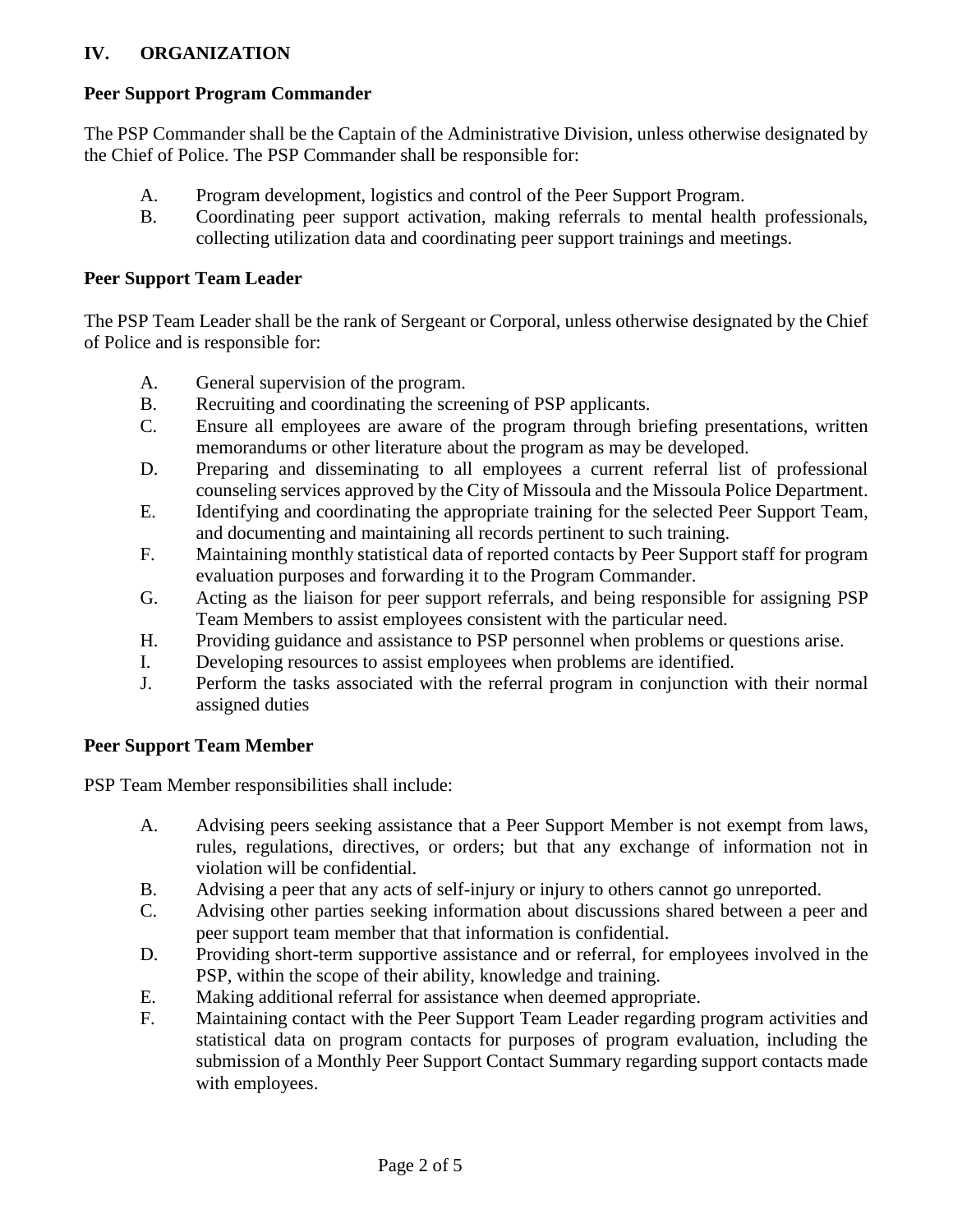- G. Establishing contact with, and offering assistance to those employees who self-refer, or are referred by supervisory personnel.
- H. Responding at any hour if necessary, when contacted by the Peer Support Team Leader, and assistance is requested or needed.
- I. Responding to the scene of a critical incident if requested by the Incident Commander, Shift Commander, PSP Commander, Peer Support Team Leader, or MPD Staff.
- J. Abiding by the program policies and objectives or be removed from program participation.
- L. Notifying the Peer Support Team Leader should a conflict of interest arise.

### **V. PROCEDURES**

#### **Peer Support Team Selection/Deselection**

- A. Considerations for selection of Peer Support Team candidates include, but are not limited to, previous education and training; resolved traumatic experiences; and desirable personal qualities such as maturity, judgment, personal and professional ethics, and credibility.
- B. Eligible, interested employees shall submit a letter of interest to the PSP Commander detailing their reason for wanting to become a Peer Support Team Member. The letter of interest should include qualifications, training, and experience which they believe would be beneficial to the program.
- C. Criteria for deselection from the program may include, but is not limited to, breach of confidentiality, failure to attend training or loss of one's good standing with the department.
- D. Peer Support Team Members can be provided with the option to take a leave of absence from the PSP and are encouraged to exercise this option when personal issues or obligations require it.
- E. Each Division should have an appropriate number staff assigned and trained as Peer Support Team Members. The number of staff selected to participate in the PSP will vary based upon the number of staff assigned to each Division. Selection of Peer Support Team Members is not limited to sworn personnel and may include civilian department personnel, across all shifts and Divisions.

## **VI. PEER SUPPORT TEAM ACTIVATION**

The Referral Program is established to assist employees in dealing with problems which are the result of domestic, financial, health, other personal problems, or job related difficulties, and to enable the employee to recognize and resolve the unfavorable reactions to that emotion or stress. Referrals may occur as follow:

- A. An employee may personally contact any Peer Support Team Member, or the Peer Support Team Leader for referral to either professional counseling, addiction treatment programs or a Peer Support Team Member.
- B. Any employee aware of another employee who may need assistance can initiate a referral by contacting any Peer Support Team Member, Peer Support Team Leader or Supervisor. The referred employee will be contacted to assess their receptiveness to PSP assistance.
- C. Supervisory personnel have the authority and responsibility to recommend a Peer Support Team Member to employees when appropriate. It must be understood that this support is voluntary and that an employee cannot be ordered to participate. The employee shall be assured that the consultation has been arranged solely for their benefit and will be confidential.
- D. Referrals shall not be used as a disciplinary sanction.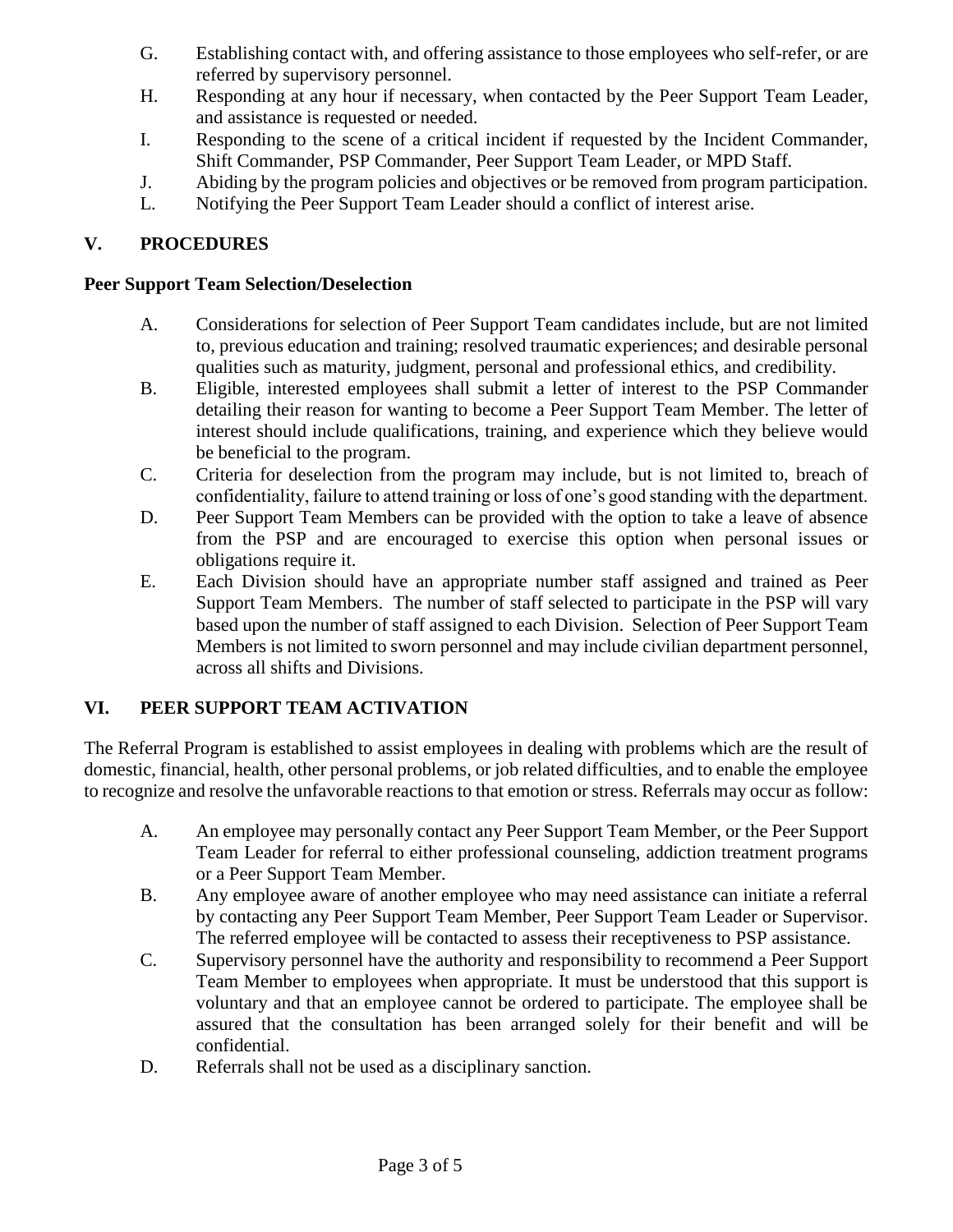- E. A family member or associate of the employee may make a referral, again the employee's participation is voluntary.
- F. Events that require Peer Support Team activation are incidents that involve serious injury/death to any MPD employee or serious injury or death of an employee's relative.

### **VII. PROFESSIONAL COUNSELING**

The Missoula Police Department's PSP is intended to enhance options available, such as the employee assistance program, the Crisis Support Chaplains dedicated to serve the Missoula Police Department and out of agency psychological services, but not replace them. The goal of the Peer Support Program is to (1) provide both emotional and physical support to MPD employees when called upon and (2) enhance awareness of additional services available to assist employees beyond the initial interaction with the Peer Support Program. These services include but are not limited to:

#### **Counseling Services:**

Professional counseling services to assist employees in post trauma situations are provided through the City's Employee Assistance Program (EAP) facilitated by the Reliant Behavioral Health (RBH) counseling services (1-866-750-1327 [www.MyRBH.com](http://www.myrbh.com/) Access Code: Missoula). The EAP provides services to help people privately resolve problems that may interfere with work, family, and life. The EAP is provided for FREE and confidential services cover MPD employees and their dependents, living at or away from home, and all household members, related or not.

\* Confidential Counseling - up to 6 face-to-face counseling sessions for each new issue, including family, relationship, stress, anxiety and other common challenges.

- \* 24-hour Crisis Help toll-free access for you or a family member experiencing a crisis.
- \* RBH eAccess convenient to access to on-line consultations with licensed counselors.

Continued care is available on a voluntary basis through EAP/RBH. The employee can choose to continue to see the same clinician or may elect another licensed mental health professional using their EAP/RBH benefits. The employee's eligible family members also have the option of utilizing the same clinician using their EAP/RBH benefits.

#### **Crisis Support Chaplains Services**

Crisis Support Chaplains are specially trained clergy members who serve the Missoula police officers and their families, as well as other emergency responders and the community at large when called upon. Crisis Support Chaplains provide a wide range of services to include:

- A. Patrol ride-along Chaplains accompany officers on routine patrols to encourage them to share and address their daily pressures and responsibilities.
- B. Disaster & Critical Incident Support Chaplains are trained in providing leadership when implementing department protocols regarding critical incident stress and can also assist with large-scale disaster events that occur in the Missoula community.
- C. On-call Support & Counseling Chaplains are available to assist in any kind of crisis situation where their presence might be of assistance. First responders struggling with stress or family crisis may reach out when necessary.